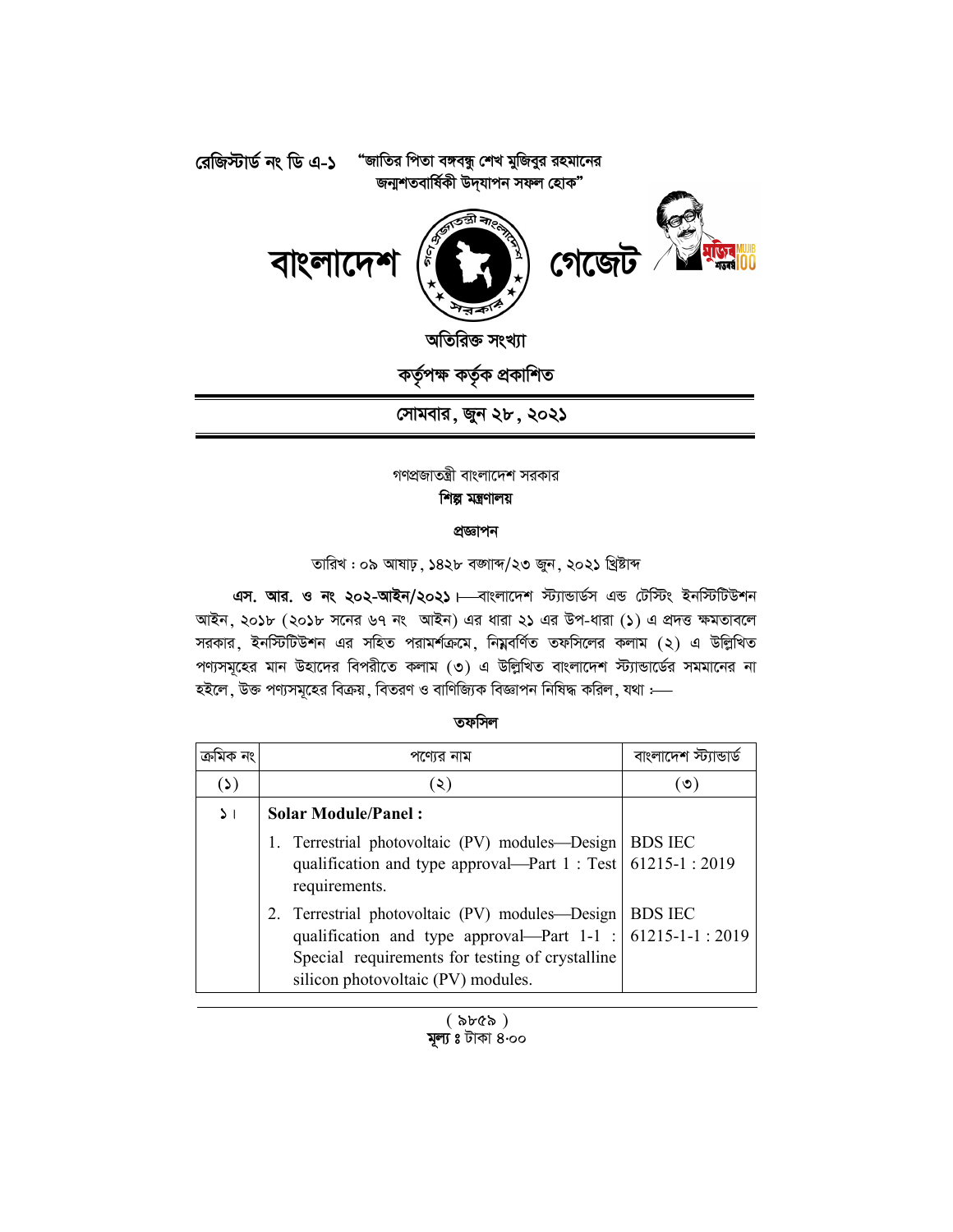$\frac{\delta b \cdot \delta o}{\delta \log b}$  বাংলাদেশ গেজেট , অতিরিক্ত , জুন ২৮ , ২০২১

| $(\mathcal{C})$ | (5)                                                                                                                                                                                                                       | $(\mathcal{O})$                        |
|-----------------|---------------------------------------------------------------------------------------------------------------------------------------------------------------------------------------------------------------------------|----------------------------------------|
|                 | 3. Terrestrial photovoltaic (PV) modules-Design<br>qualification and type approval—Part $1-2$ :<br>Special requirements for testing of thin-film<br>Telluride<br>Cadmium<br>(CdTe)<br>based<br>photovoltaic (PV) modules. | <b>BDS IEC</b><br>$61215 - 1 - 2:2019$ |
|                 | 4. Terrestrial photovoltaic (PV) modules-Design<br>qualification and type approval—Part 1-3 :<br>Special requirements for testing of thin-film<br>amorphous silicon based photovoltaic (PV)<br>modules.                   | <b>BDS IEC</b><br>$61215 - 1 - 3:2019$ |
|                 | 5. Terrestrial photovoltaic (PV) modules—Design<br>qualification and type approval—Part 1-1 :<br>Special requirements for testing of thin-film<br>Cu(In,Ga)(S,Se)2 based photovoltaic (PV)<br>modules.                    | <b>BDS IEC</b><br>61215-1-4:2019       |
|                 | 6. Terrestrial photovoltaic (PV) modules—Design   BDS IEC<br>qualification and type approval—Part $2: Test$<br>procedures.                                                                                                | $61215 - 2:2019$                       |
|                 | 7. Photovoltaic (PV) module safety qualification-<br>Part 1 : Requirements for construction.                                                                                                                              | <b>BDS IEC</b><br>$61730 - 1:2019$     |
|                 | 8. Photovoltaic (PV) module safety qualification-<br>Part 2 : Requirements for testing.                                                                                                                                   | <b>BDS IEC</b><br>$61730 - 2:2019$     |
| $\leq$ 1        | <b>Inverter:</b>                                                                                                                                                                                                          |                                        |
|                 | Safety of power converters for use in<br>1.<br>photovoltaic power systems-Part 1 : General<br>Requirements.                                                                                                               | <b>BDS IEC</b><br>62109-1:2016         |
|                 | Safety of power converters for use in<br>2.<br>photovoltaic power systems-Part 2 : Particular<br>requirements for inverters.                                                                                              | <b>BDS IEC</b><br>$62109 - 2:2016$     |
|                 | Photovoltaic (PV) systems-Characteristics of<br>3.<br>the utility interface.                                                                                                                                              | <b>BDS IEC</b><br>61727:2020           |